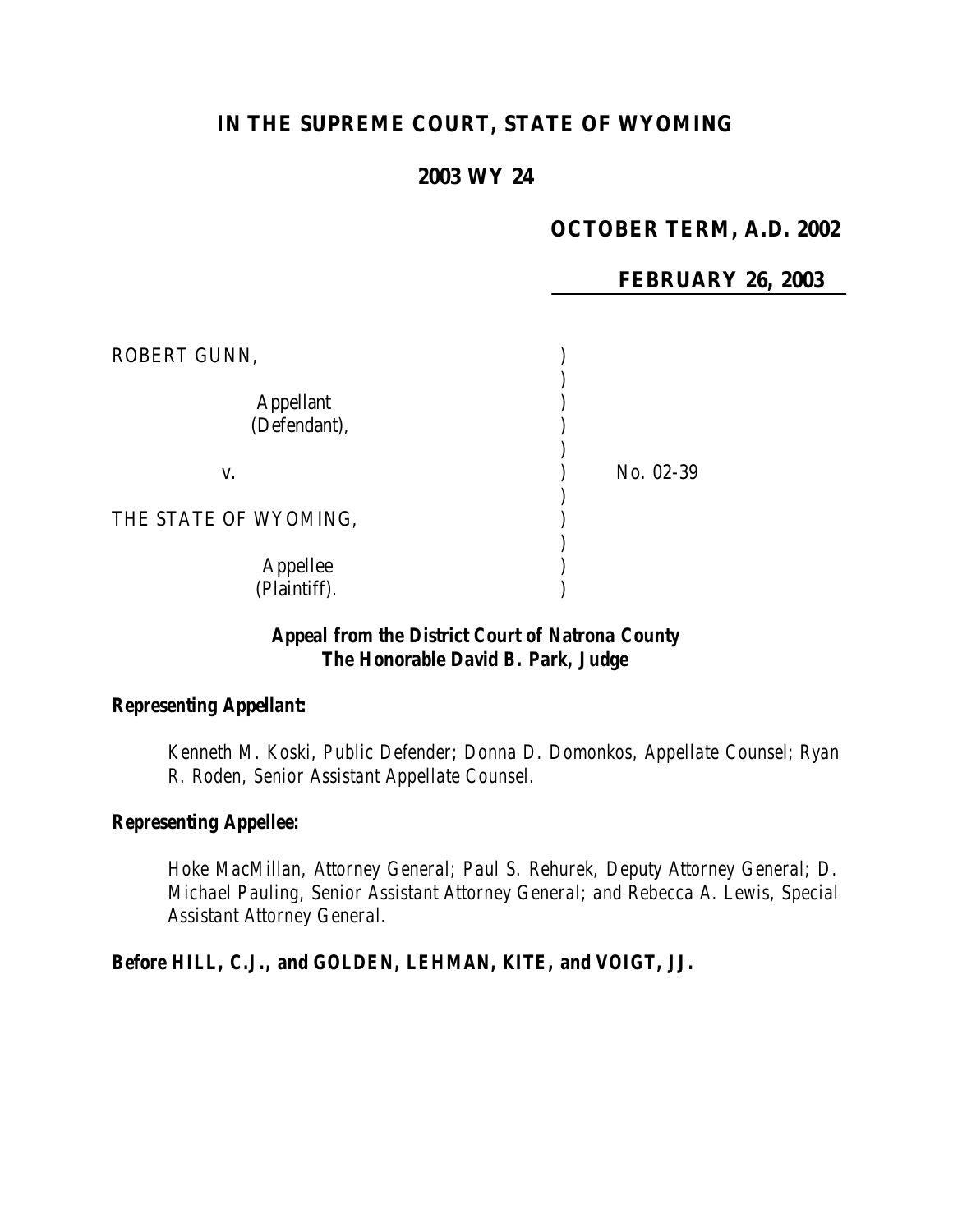### **VOIGT, Justice.**

[¶1] Robert Gunn (Gunn) entered a conditional plea of guilty to an amended charge of indecent liberties with a child, a felony, in violation of Wyo. Stat. Ann. § 14-3-105 (LexisNexis 2001). Gunn appeals the Judgment and Sentence of the district court sentencing him to a term of not less than three years and not more than five years in the state penitentiary. The district court suspended the penitentiary term on the condition that Gunn serve six consecutive weekends in the Natrona County Detention Center and complete four years of supervised probation. We affirm.

### *ISSUES*

[¶2] The issues presented on appeal are:

## ISSUE I

Whether statements made by [Gunn] at his home were involuntary and in violation of his *Miranda* rights under the Fifth and Fourteenth Amendments to the United [States] Constitution and Article 1 § 6 and Article 1 § 11 of the Wyoming Constitution?

#### ISSUE II

Whether statements made by [Gunn] to [a] deputy sheriff at the sheriff's office were involuntary and in violation of [his] rights under the Fifth and Fourteenth Amendments to the United [States] Constitution and Article[] 1 §§ 6 and 11 of the Wyoming Constitution?

## **FACTS**

[¶3] On June 25, 2001, Investigator Davis (Davis) arrived at Gunn's residence and questioned him about an alleged sexual assault in which he was the suspect. Davis did not advise Gunn of his *Miranda* rights, and Gunn made an incriminating statement. Davis then told Gunn that if he would accompany Davis to the sheriff's department and discuss the alleged crime and his involvement, Davis would thereafter return Gunn to his home. Gunn concedes that his *Miranda* rights were given to him with respect to the statements made at the sheriff's department.

*[¶4] An Information filed on June 25, 2001, charged Gunn with two counts of thirddegree sexual assault in violation of Wyo. Stat. Ann. § 6-2-304(a)(i) (LexisNexis 2001). The State amended the Information in November 2001 to charge Gunn with unlawfully*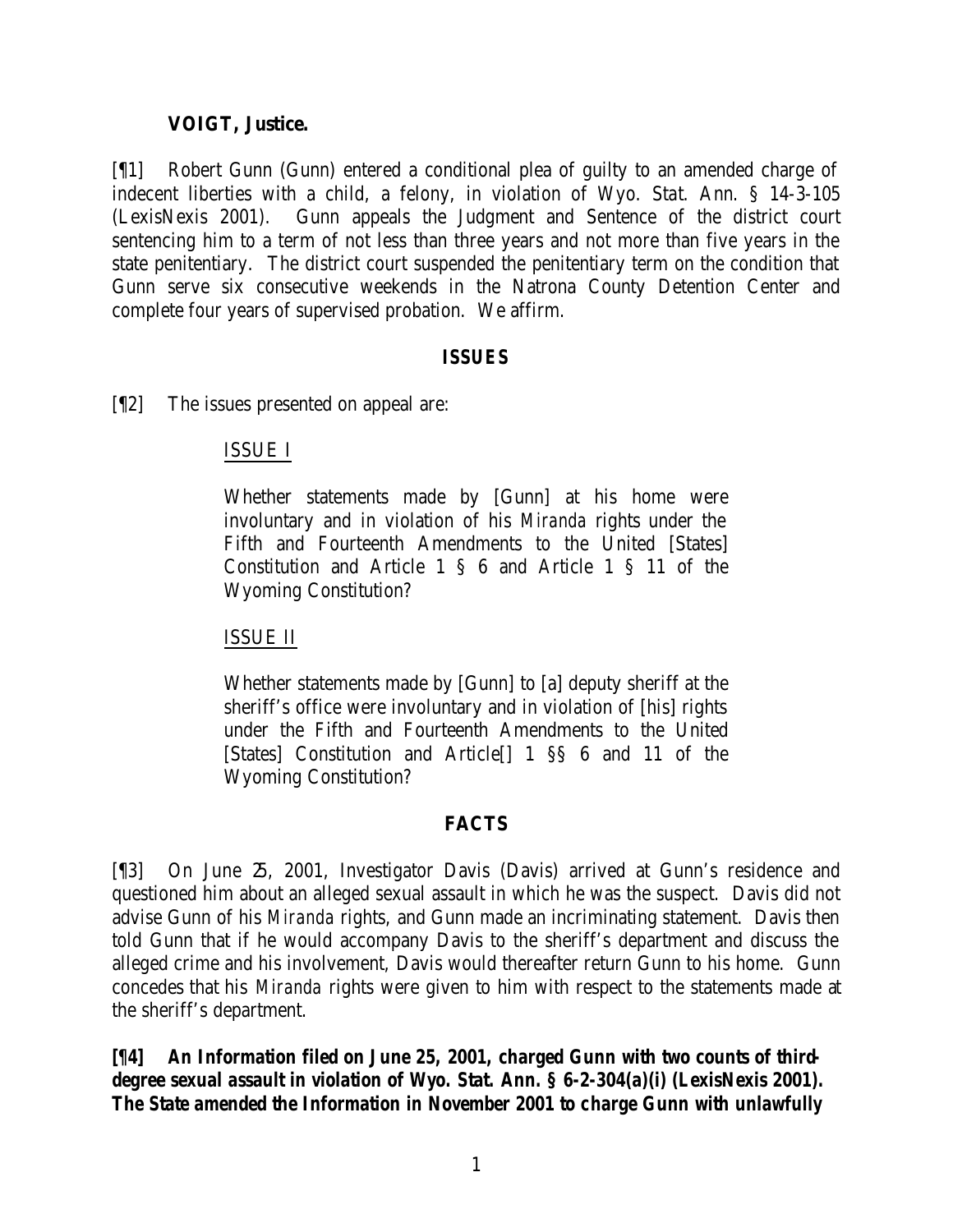*and knowingly taking immodest, immoral, or indecent liberties with a child, who was under the age of sixteen, while Gunn was at least four years older than the victim, in violation of Wyo. Stat. Ann. § 14-3-105. Gunn changed his plea to guilty, pursuant to a conditional plea agreement with the State, under which he reserved the right to appeal the district court's denial of the motion to suppress his incriminating statements.*

### *STANDARD OF REVIEW*

### *[¶5] The district court denied Gunn's Motion to Suppress. Our standard of review of the denial of such a motion is as follows:*

"When we review a district court's ruling on a motion to suppress evidence, we do not interfere with the findings of fact unless they are clearly erroneous. When the district court has not made specific findings of fact, we will uphold its general ruling if the ruling is supportable by any reasonable view of the evidence. We consider the evidence in the light most favorable to the district court's ruling because of the district court's ability to assess 'the credibility of the witnesses, weigh the evidence, and make the necessary inferences, deductions, and conclusions' at the hearing on the motion."

*Meek v. State*, 2002 WY 1, ¶ 8, 37 P.3d 1279, 1282 (Wyo. 2002) (*quoting Frederick v. State*, 981 P.2d 494, 497 (Wyo. 1999)). Voluntariness, however, is a question of law; thus, it is reviewed *de novo. Lewis v. State,* 2002 WY 92, ¶ 18, 48 P.3d 1063, 1068 (Wyo. 2002).

#### *DISCUSSION*

#### **STATEMENT AT HOME**

[¶6] Gunn contends that he was in "custody" when Davis arrived at his home, separated him from his live-in companion, took him outside, and asked him questions that elicited an incriminating response. Gunn claims that Davis did not advise him that he was free to leave or that he had the right not to speak to the officers. Gunn contends that because he was deprived of his freedom in a significant way and was subsequently interrogated without the warnings required by *Miranda*, the incriminating statement should be suppressed. In addition, Gunn argues that even if *Miranda* was not required, his statement to police was not voluntary as required by the federal and state constitutions.

[¶7] Statements made by a suspect during custodial interrogation are admissible into evidence, providing certain advisements are made. *Miranda v. Arizona*, 384 U.S. 436, 444, 86 S.Ct. 1602, 16 L.Ed.2d 694 (1966). Statements made during custodial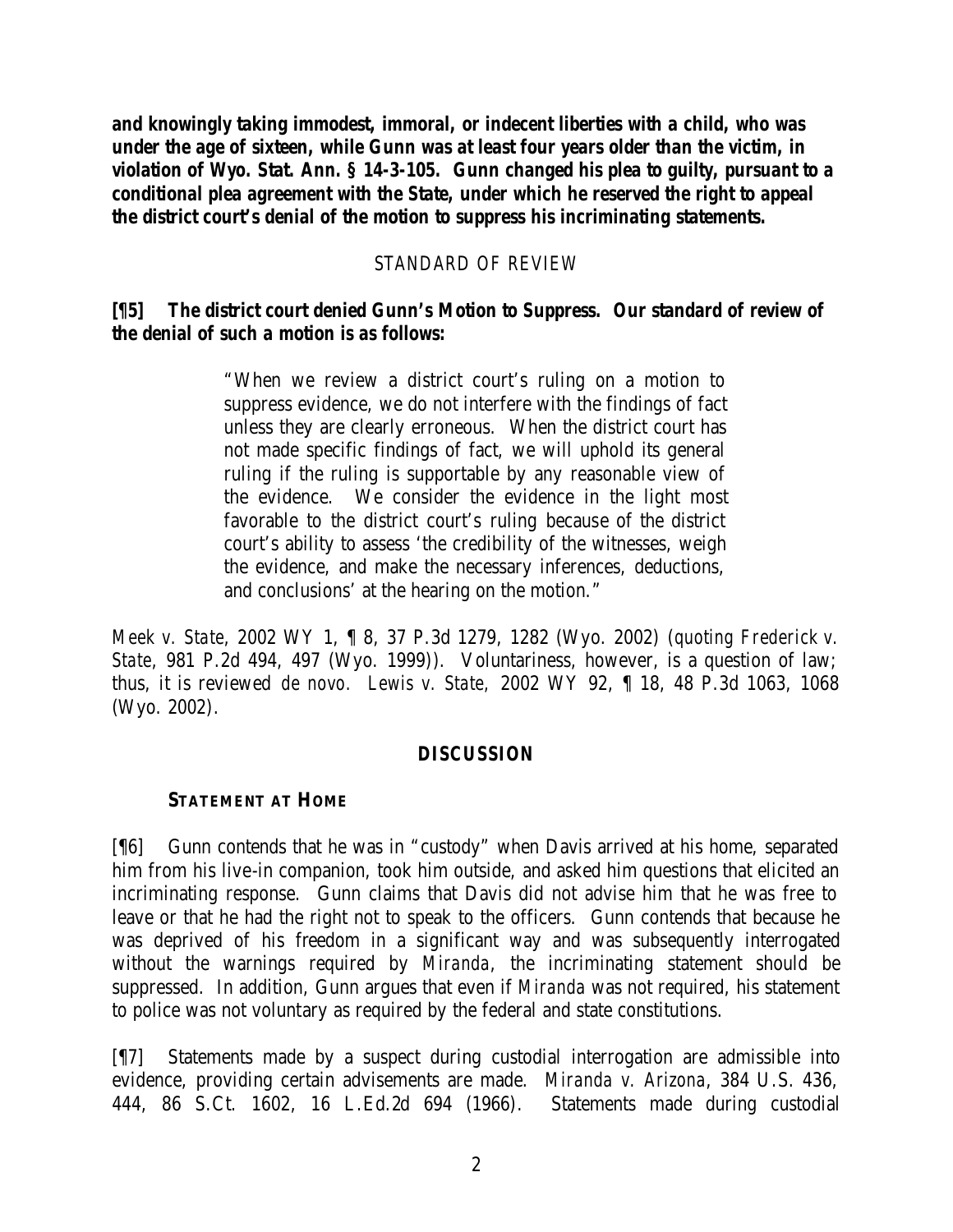interrogation must be excluded upon a showing that the defendant was not advised of his *Miranda* rights. *Dickerson v. United States*, 530 U.S. 428, 434, 120 S.Ct. 2326, 147 L.Ed.2d 405 (2000), *cert. denied*, 122 S.Ct. 2315 (2002). In *Dickerson*, 530 U.S. at 435, the United States Supreme Court stated:

> Accordingly, we laid down "concrete constitutional guidelines for law enforcement agencies and courts to follow." . . . Those guidelines established that the admissibility in evidence of any statement given during custodial interrogation of a suspect would depend on whether the police provided the suspect with four warnings. These warnings (which have come to be known colloquially as "*Miranda* rights") are: a suspect "has the right to remain silent, that anything he says can be used against him in a court of law, that he has the right to the presence of an attorney, and that if he cannot afford an attorney one will be appointed for him prior to any questioning if he so desires."

[¶8] Custodial interrogation means "questioning initiated by law enforcement officers after a person has been taken into custody or otherwise deprived of his freedom of action in any significant way." *Miranda*, 384 U.S. at 444. *See also Glass v. State*, 853 P.2d 972, 976 (Wyo. 1993) and *Wunder v. State*, 705 P.2d 333, 334 (Wyo. 1985). Neither general on-the-scene questioning as to facts surrounding a crime nor statements volunteered freely without compelling influences are considered to fall within this definition. *Miranda*, 384 U.S. at 477-78.

[¶9] The totality of the circumstances must be considered in determining whether a suspect is in custody when questioned. In *Beckwith v. United States*, 425 U.S. 341, 347, 96 S.Ct. 1612, 48 L.Ed.2d 1 (1976), the United States Supreme Court rejected the notion that a person who is the "focus" of a criminal investigation is, by that fact, "in custody." The United States Supreme Court made clear that "*Miranda* implicitly defined 'focus,' for its purposes, as 'questioning initiated by law enforcement officers *after* a person has been taken into custody or otherwise deprived of his freedom of action in any significant way.'" *Id.* at 347 (*quoting Miranda*, 384 U.S. at 444) (emphasis in original). The proper inquiry is to ask "whether a reasonable man in Appellant's position would have considered himself to be in police custody." *Glass*, 853 P.2d at 976.

[¶10] Several factors are relevant to be considered in determining whether a restraint is "custodial" for *Miranda* purposes. Among these are: (1) whether a suspect is questioned in familiar or neutral surroundings; (2) the number of police officers present; (3) the degree of physical restraint and whether it is comparable to those associated with a formal arrest; and (4) the duration and character of the interrogation. *See* 2 Wayne R. LaFave, Jerold H. Israel and Nancy J. King, *Criminal Procedure* § 6.6(c) at 527 (2<sup>nd</sup> ed. 1999); *see*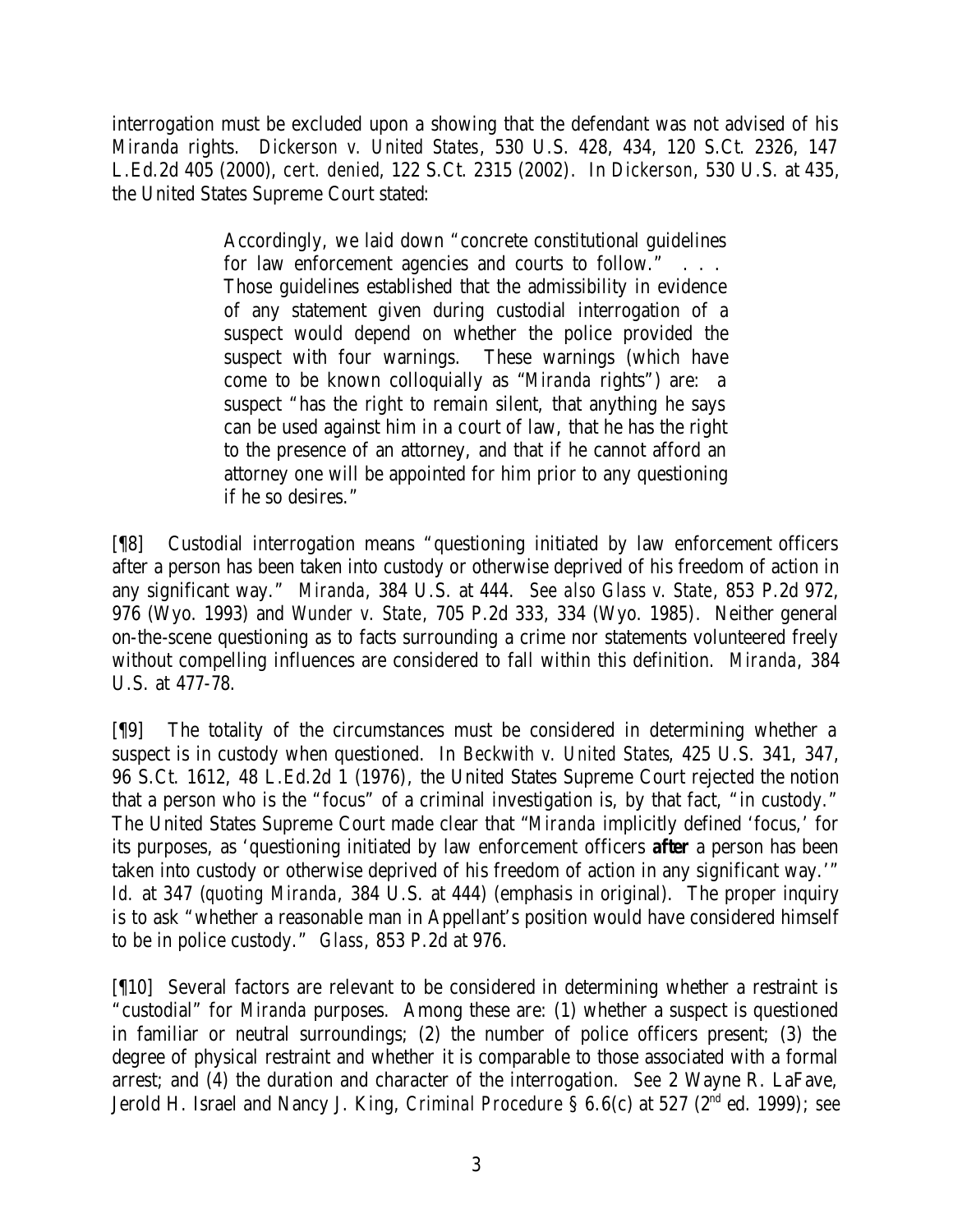*also Wunder*, 705 P.2d at 335. The nature of the interrogator, the nature of the suspect, the time and place of the interrogation, the progress of the investigation at the time of the interrogation, whether the suspect is informed that his detention would not be temporary, and the elapsed amount of time between questioning and the arrest may be important factors as well. *Wunder*, 705 P.2d at 335; J.F. Ghent, Annotation, *What Constitutes "Custodial Interrogation" Within Rule of Miranda v. Arizona Requiring that Suspect be Informed of His Federal Constitutional Rights Before Custodial Interrogation,* 31 A.L.R.3d 565 (1970). No one factor alone will necessarily establish custody for *Miranda* purposes, and not all factors will be relevant to a given case.

[¶11] The giving of *Miranda* warnings, by itself, does not suffice to render a statement admissible. The Fifth and Fourteenth Amendments to the United States Constitution, and Wyo. Const. art. 1, §§ 6 and 11, require that statements also must be voluntary. *Lewis*, 2002 WY 92, ¶ 18, 48 P.3d at 1068; *Mitchell v. State*, 982 P.2d 717, 721 (Wyo. 1999); *Doyle v. State*, 954 P.2d 969, 971-72 (Wyo. 1998).

> "To be voluntary, the defendant's statements must result from 'free and deliberate choice rather than intimidation, coercion, or deception.' *Madrid v. State*, 910 P.2d 1340, 1344 (Wyo.1996) Because we presume a defendant's statements to be involuntary, the burden rests on the State to show, by a preponderance of the evidence, that the defendant's statements were voluntary. *[State v.] Evans*, 944 P.2d [1120] at 1126-27 [(Wyo.1997)]. Once the State has met its burden and rebutted the presumption of involuntariness, the defendant may be required to present evidence demonstrating the involuntariness of his statements. *Id*. at 1126. If such statements resulted from coercion, then the statements are inadmissible at trial for any purpose because their validity is suspect. *Id*. at 1125."

*Lewis*, 2002 WY 92, ¶ 18, 48 P.3d at 1068 (*quoting Mitchell*, 982 P.2d at 721). We look to the totality of the circumstances to determine if the defendant's statements were voluntary. *Lewis*, 2002 WY 92, ¶ 18, 48 P.3d at 1068 (*quoting Mitchell*, 982 P.2d at 721).

[¶12] Factors a trial court may consider in determining whether statements were made voluntarily include:

> "[T]he atmosphere and events surrounding the elicitation of the statement, such as the use of violence, threats, promises, improper influence or official misconduct, the conduct of the defendant before and during the interrogation and the defendant's mental condition at the time the statement is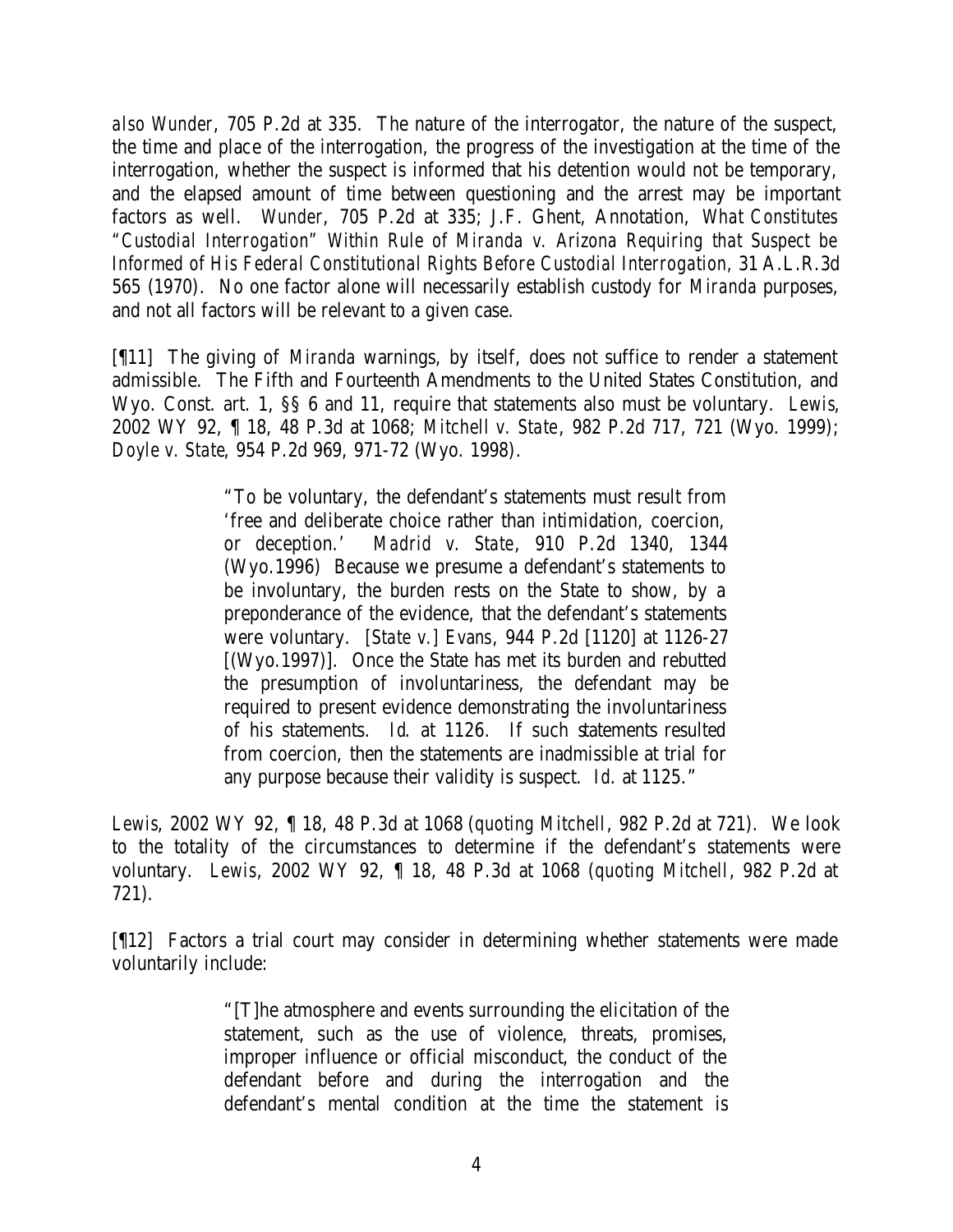made[,] . . . whether the defendant was in custody or was free to leave and was aware of the situation; whether *Miranda*  warnings were given prior to any interrogation and whether the defendant understood and waived *Miranda* rights*;* whether the defendant had the opportunity to confer with counsel or anyone else prior to the interrogation; whether the challenged statement was made during the course of an interrogation or instead was volunteered; whether any overt or implied threat or promise was directed to the defendant; the method and style employed by the interrogator in questioning the defendant and the length and place of the interrogation; and the defendant's mental and physical condition immediately prior to and during the interrogation, as well as educational background, employment status, and prior experience with law enforcement and the criminal justice system."

*Simmers v. State*, 943 P.2d 1189, 1195-96 (Wyo. 1997) (*quoting State v. Evans*, 944 P.2d 1120, 1125-26 (Wyo. 1997); *People v. Gennings*, 808 P.2d 839, 845 (Colo. 1991) and *People v. Pearson*, 725 P.2d 782, 783 (Colo. 1986)).

[¶13] In the instant case, Gunn was questioned at home while one investigator and two deputy sheriffs were at the residence. Davis testified that he went to Gunn's residence, identified himself, told Gunn why he was there, and asked Gunn to step outside and speak privately with Davis about the alleged sexual assault. Once outside, Davis and Gunn walked down the front yard toward Gunn's truck and stood beside it. Deputy Walters was in close proximity and Deputy Frimml was inside the residence with Davis' live-in companion, Eva Bibb (Bibb). Davis was standing between Gunn and his residence. No *Miranda* warnings were given to Gunn at this time.

[¶14] Gunn initially denied any knowledge of the matter, but then said that he did not rape the minor; she "wanted it." Davis then asked Gunn if he would go to the sheriff's office and make a statement, which Gunn agreed to do. The entire conversation between Davis and Gunn lasted only ten to fifteen minutes, and Davis did not arrest or handcuff Gunn.

[¶15] Davis next went inside and talked with Bibb. Davis testified that Bibb told him that she had left the residence in the early morning hours and that upon returning, she entered the bedroom and saw Gunn engaged in sexual activity with a fifteen-year-old girl. After this conversation, Davis went back outside and talked with Gunn. Davis told Gunn that it was imperative that he go to the sheriff's office and speak with Davis about the sexual activity. Davis then asked Gunn to go back into the house with Deputy Walters and show him the underwear he had on at the time of the sexual encounter so that the underwear could be taken into physical evidence. Davis testified that Gunn voluntarily went in and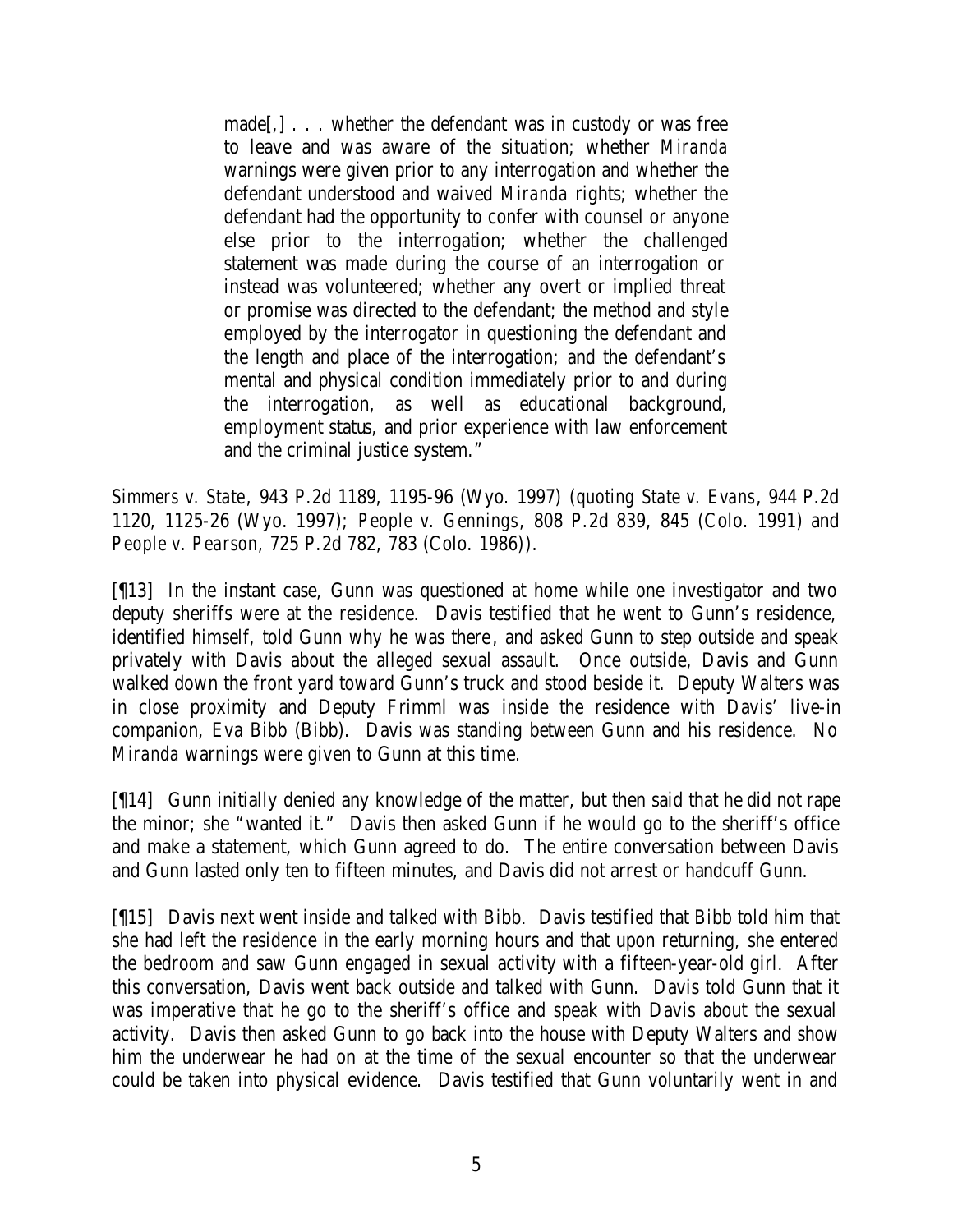complied with the request. Deputy Walters took Gunn to the sheriff's office, and Gunn admits he went voluntarily.

[¶16] Given the totality of the circumstances, we conclude that Gunn was not in police custody when questioned at his residence. He was questioned at home, a presumptively non-coercive environment; he was not detained against his will; he was not formally arrested; there was no restraint on his freedom of movement; only two officers were present during questioning at the residence; and the questioning lasted only ten to fifteen minutes. Viewing these facts as a reasonable man in Gunn's position would have understood the situation, we conclude that any reasonable person would have felt at liberty to terminate the interview. Gunn testified that he agreed to talk with Davis outside because Davis was "the law." However, a reasonable person would not have considered the ensuing conversation in his front yard to be equivalent to a formal arrest or custody. Because Gunn was not in custody at the time of the questioning at his residence, no *Miranda* warnings were required.

[¶17] We further conclude that the statement made by Gunn at his home was made voluntarily. There is no indication in the record that the investigator or the deputy sheriffs were standing close to Gunn or intimidating him, that they were blocking his physical movements, or that they used violence, improper influence or other misconduct. No overt or implied threat was directed at Gunn, and Gunn appeared to be mentally and physically sound when he volunteered the statement. We agree with the district court that the statement made at Gunn's residence was voluntary.

## **STATEMENT AT SHERIFF'S OFFICE**

[¶18] Gunn next argues that even though he was read his *Miranda* rights at the sheriff's office and signed a waiver of those rights before any questioning took place, "[s]atisfying *Miranda* does not resolve the question of voluntariness. A confession may be found involuntary because of the means used to obtain it." *Evans*, 944 P.2d at 1125. Because the law presumes a defendant's statements to be involuntary, the State has the burden to show, by a preponderance of the evidence, that Gunn's statements were voluntary. *Mitchell*, 982 P.2d at 721. In determining voluntariness, a court examines the totality of the circumstances that existed when the statements were made.

[¶19] After arriving at the sheriff's office, Davis and Gunn went to an interview room for a tape-recorded interview. Gunn initially provided his name, date of birth, Social Security number, address, and other background information. The following dialogue then took place:

> [DAVIS:] . . . Before I uh, talk to you about the incident this morning, I've already told you that if you'd come in here freely and voluntarily and speak with me today, that ir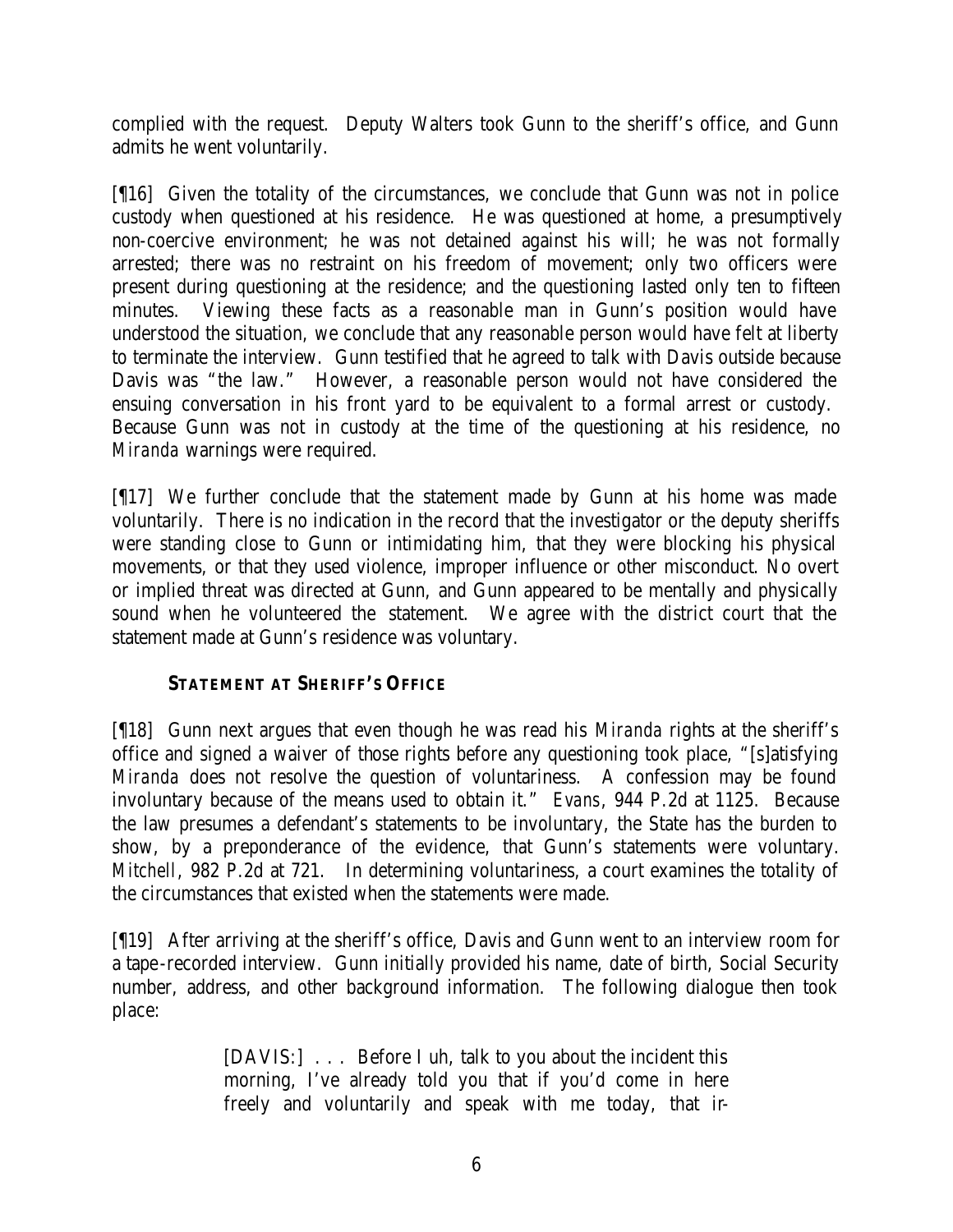regardless [sic] the results of it, I would take you back home, is that correct?

[GUNN:] Yeah.

[DAVIS:] Fully understand it?

[GUNN:] Yes sir.

[DAVIS:] Ok. And you understand that you're not under arrest?

[GUNN:] Yes sir.

[DAVIS:] Ok. With that having been said, I want to advise you of your rights. You have the right to remain silent. Anything you say can be used against you in court. You have the right to talk to a lawyer for advice before we ask any questions and have him with you during questioning. If you cannot afford an attorney, one will be appointed for you before any questioning, if you wish. If you decide to answer questions now without a lawyer present, you will still have the right to stop answering any time. You will also have the right to stop answering anytime until you talk to a lawyer. Do you understand those?

[GUNN:] Yes sir.

[DAVIS:] Ok, what I'd like you to do then, if you would, sign that right there. Read that paragraph and sign that.

[GUNN:] Uh huh.

[DAVIS:] Ok. Acknowledge for the tape that he signed the waiver at uh, 9:15.

#### [¶20] The paragraph Gunn read and signed stated:

I have read this statement of my rights and I understand what my rights are. I am willing to make a statement and answer questions. I do not want a lawyer at this time. I understand and know what I am doing. No promises or threats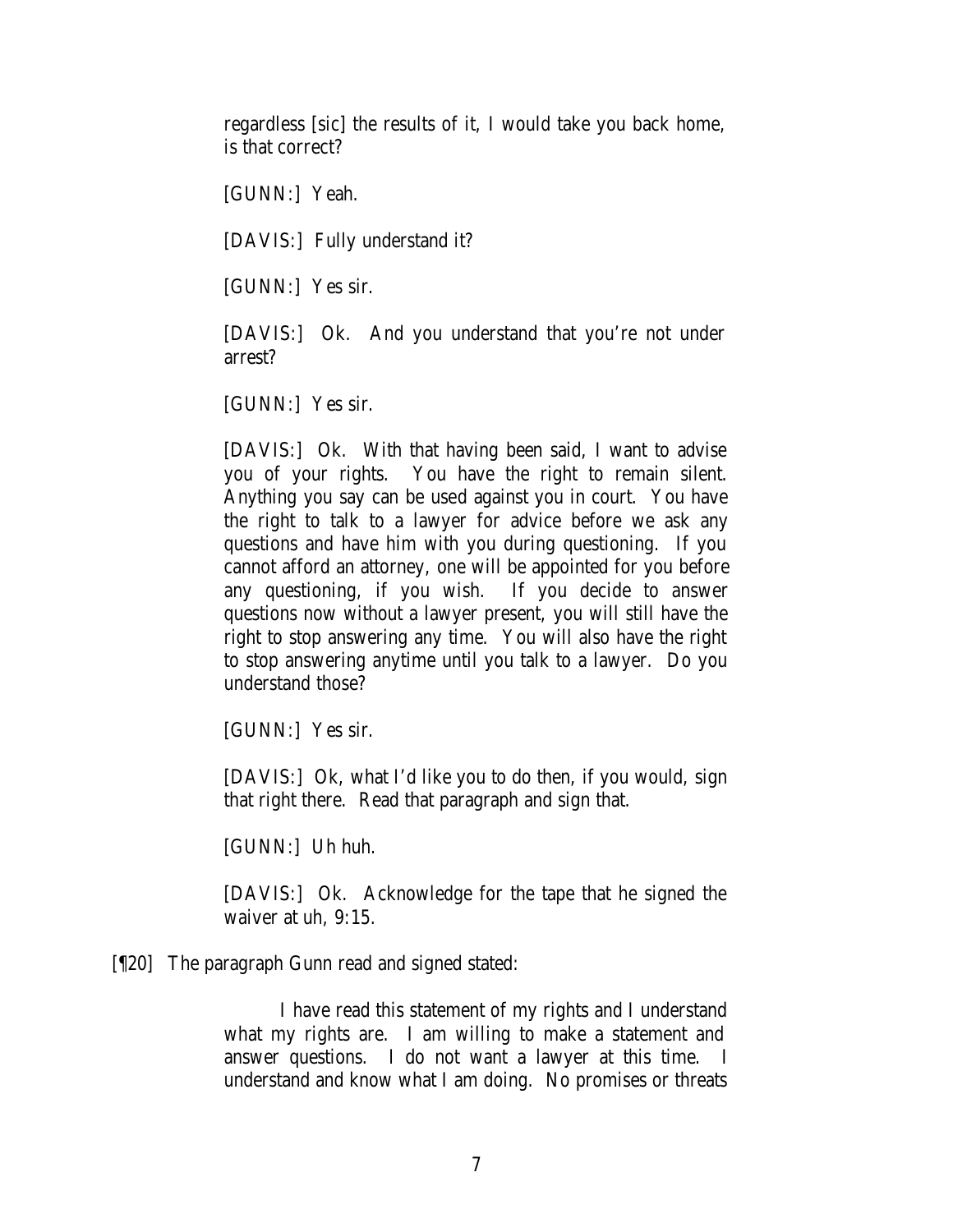have been made to me and no pressure or coercion of any kind has been used against me.

[¶21] Davis wrote "Yes sir" in the left margin of the form next to the advisement of rights, to indicate Gunn's response after Davis asked him if he understood his rights. As the interview continued, Gunn made incriminating statements. At the end of the interview, Davis turned the tape recorder off, and Deputy Frimml entered the room. Davis informed Gunn that the appropriate charge was going to be indecent liberties and not rape. Davis told Gunn that he had two options. He could either go to jail that day and try to get bond to secure his release or Davis could obtain an arrest warrant, which could take some time. Deputy Frimml testified that Gunn thought about this and decided to go to jail at that time. Deputy Frimml transported Gunn to jail and booked him for indecent liberties.

[¶22] Before leaving the interview room, Gunn became very upset because Davis had initially told him that no matter what happened that day, Davis would return him home. Davis told him that he had decided to go to jail, and that was where he was going. Gunn admitted at the hearing on the motion to suppress that he had been given the two options, but claimed that he really had no choice.

[¶23] The district court, in regard to the incriminating statements made at the sheriff's department, specifically found: (1) that the statements were made subsequent to *Miranda* warnings and that they were not involuntary; and (2) Davis promised Gunn that he could go home after the interview but, at the conclusion of the interview, Gunn surrendered his right to go home.

[¶24] Gunn argues that his statements at the sheriff's office in response to Davis' questioning were not voluntary, but he does not specify what made them involuntary. He claims that he was somehow coerced or tricked, after making the incriminating statements, into allowing himself to be arrested instead of being taken home. Gunn also asserts that he was tricked into waiving his rights and making the inculpatory statements by Davis' earlier promise that he could return home regardless of what he said. This argument is contrary to the testimony presented by Davis and corroborated by Deputy Frimml, that Gunn was given the chance to go home after the interview, but chose to be arrested at that time.

[¶25] This Court has stated that "'[i]nvoluntariness requires coercive state action, such as trickery, psychological pressure, or mistreatment.'" *Evans*, 944 P.2d at 1125 (*quoting Withrow v. Williams*, 507 U.S. 680, 708, 113 S.Ct. 1745, 1762, 123 L.Ed.2d 407 (1993), *cert. denied*, 510 U.S. 1073 (1994) (O'Connor, J., concurring)). Coercive government action is a necessary predicate to finding involuntariness within the due process clause of the Fourteenth Amendment. *Evans*, 944 P.2d at 1125. "Once the evidence establishes state actor coercion, a court must consider the effect of that coercion on the defendant's choice to confess or make an admission or statement." *Id*. at 1125-26. The use of misstatements or tricks in and of themselves does not render a confession or admission